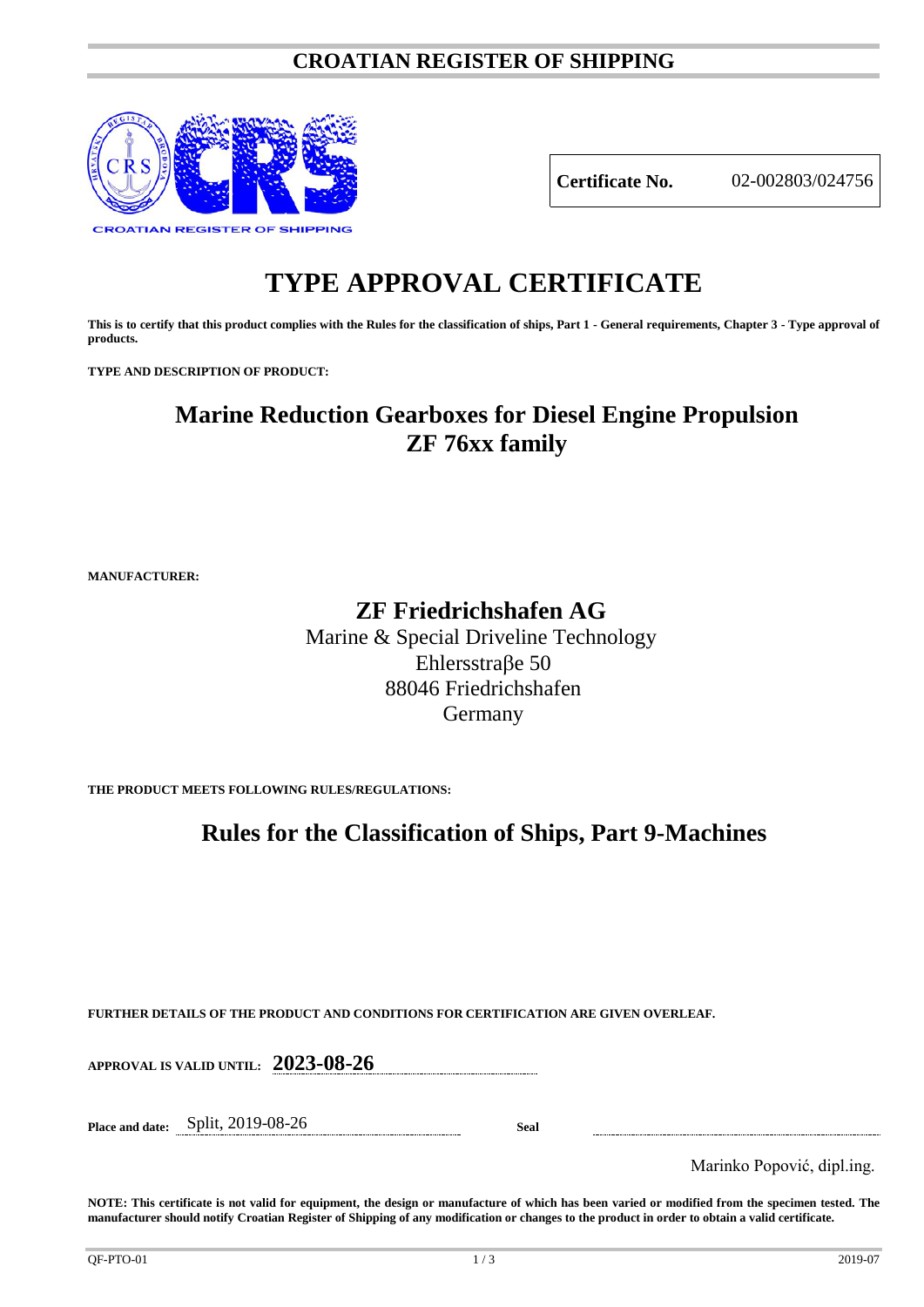

#### **DETAILED PRODUCT DESCRIPTION:**

*Marine reduction gearboxes ZF 7600 and ZF 7650 with parallel offset and built-in hydraulic clutches.*

*Versions: Reversing (3 shaft configuration, input above output), NR (non reversing, input above output), NR2 (non reversing, input above output), NR2B (non reversing, input below output), NR2H (non reversing, input horizontal output).*

#### **APPLICATION / LIMITATIONS:**

*Approved ratings according to ZF selection guide:*

| <b>Continuous Duty, Commercial Use, multiple propulsion</b> |                          |                           |                     |                                                                           |
|-------------------------------------------------------------|--------------------------|---------------------------|---------------------|---------------------------------------------------------------------------|
| Model                                                       | Max. input<br>power [kW] | Max. input speed<br>[rpm] | Max. Torque<br>[Nm] | <b>Ratios</b>                                                             |
| ZF 7600                                                     | 1847 kW                  | 1800                      | 9800 Nm             | 1.485:1, 1.545:1, 1.700:1, 1.828:1,<br>2.037:1, 2.231:1, 2.565:1, 2.773:1 |
|                                                             | 1809 kW                  |                           | 9600 Nm             | 2.905:1                                                                   |
|                                                             | 1677 kW                  |                           | 8900 Nm             | 3.174:1                                                                   |
| ZF 7650                                                     | 2073 kW                  |                           | 11000 Nm            | 1.485:1, 1.545:1, 1.700:1, 1.828:1,<br>2.037:1, 2.231:1, 2.565:1, 2.773:1 |
|                                                             | 1990 kW                  |                           | 10560 Nm            | 2.905:1                                                                   |
|                                                             | 1828 kW                  |                           | 9700 Nm             | 3.174:1                                                                   |

| Medium Duty, Commercial Use, multiple propulsion |                          |                           |                     |                                                                                    |  |
|--------------------------------------------------|--------------------------|---------------------------|---------------------|------------------------------------------------------------------------------------|--|
| Model                                            | Max. input<br>power [kW] | Max. input speed<br>[rpm] | Max. Torque<br>[Nm] | <b>Ratios</b>                                                                      |  |
| ZF 7600                                          | 2471 kW                  | 2300                      | 11800 Nm            | 1.485:1, 1.545:1, 1.700:1, 1,828:1,<br>2.037:1, 2.231:1, 2.565:1, 2.773:1          |  |
|                                                  | 2387 kW                  |                           | 11400 Nm            | 2.905:1                                                                            |  |
|                                                  | 2115 kW                  |                           | 10101 Nm            | 3.174:1                                                                            |  |
| ZF 7650                                          | 2626 kW                  |                           | 12400 Nm            | 1.485:1, 1.545:1, 1.700:1, 1.828:1,<br>2.037:1, 2.231:1, 2.565:1, 2.773:1, 2.905:1 |  |
|                                                  | 2471 kW                  |                           | 11085 Nm            | 3.174:1                                                                            |  |

| <b>Light Duty, Commercial Use, multiple propulsion</b> |                          |                                    |                            |                                                                  |  |
|--------------------------------------------------------|--------------------------|------------------------------------|----------------------------|------------------------------------------------------------------|--|
| Model                                                  | Max. input<br>power [kW] | Max. input speed<br>[ <b>rpm</b> ] | <b>Max. Torque</b><br>[Nm] | <b>Ratios</b>                                                    |  |
| ZF 7600                                                | 2814 kW                  | 2300                               | 12800 Nm                   | 1.485:1, 1.545:1, 1.700:1, 1.828:1,<br>2.037:1, 2.231:1, 2.565:1 |  |
|                                                        | 2814 kW                  |                                    | 12750 Nm                   | 2.773:1                                                          |  |
|                                                        | 2814 kW                  |                                    | 12400 Nm                   | 2.905:1                                                          |  |
|                                                        | 2670 kW                  |                                    | 11085 Nm                   | 3.174:1                                                          |  |
| ZF 7650                                                | 2946 kW                  |                                    | 13400 Nm                   | 1.485:1, 1.545:1, 1.700:1, 1.828:1, 2.037:1                      |  |
|                                                        | 2902 kW                  |                                    | 13200 Nm                   | 2.231:1                                                          |  |
|                                                        | 2836 kW                  |                                    | 12900 Nm                   | 2.565:1                                                          |  |
|                                                        | 2803 kW                  |                                    | 12750 Nm                   | 2.773:1                                                          |  |
|                                                        | 2770 kW                  |                                    | 12400 Nm                   | 2.905:1                                                          |  |
|                                                        | 2670 kW                  |                                    | 11085 Nm                   | 3.174:1                                                          |  |

| <b>Pleasure Duty, Private Use, multiple propulsion</b> |                          |                           |                            |                                                                                    |  |
|--------------------------------------------------------|--------------------------|---------------------------|----------------------------|------------------------------------------------------------------------------------|--|
| Model                                                  | Max. input<br>power [kW] | Max. input speed<br>[rpm] | <b>Max. Torque</b><br>[Nm] | <b>Ratios</b>                                                                      |  |
| ZF 7600                                                | 2880 kW                  | 2300                      | 13100 Nm                   | 1.485:1, 1.545:1, 1.700:1, 1.828:1,<br>2.037:1, 2.231:1, 2.565:1, 2.773:1, 2.905:1 |  |
|                                                        | 2720 kW                  |                           | 12315 Nm                   | 3.174:1                                                                            |  |
| ZF 7650                                                | 2946 kW                  |                           | 13400 Nm                   | 1.485:1, 1.545:1, 1.700:1, 1.828:1,<br>2.037:1, 2.231:1, 2.565:1, 2.773:1, 2.905:1 |  |
|                                                        | 2814 kW                  |                           | 12315 Nm                   | 3.174:1                                                                            |  |

*The approval status is based on application factor 1,30.*